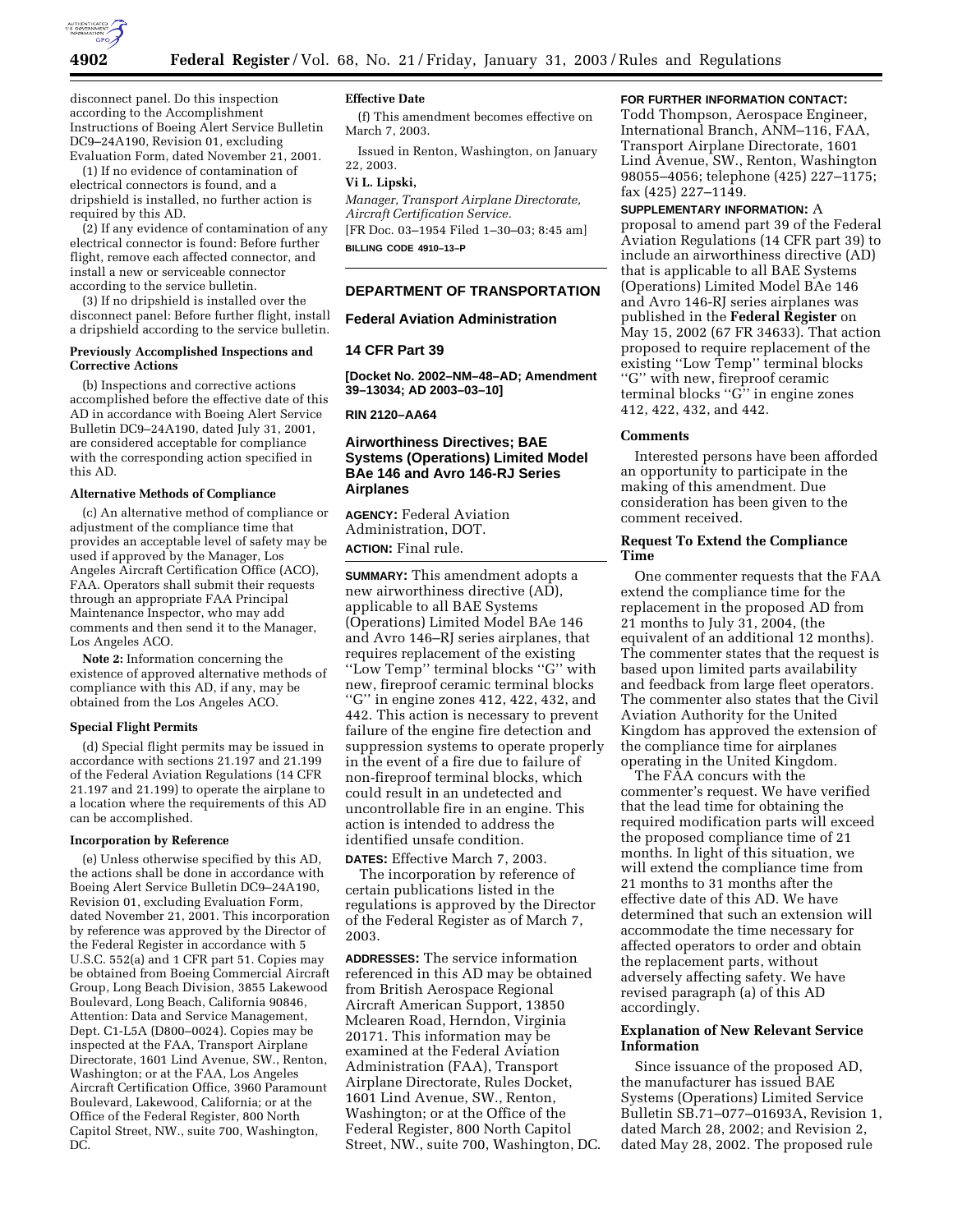referenced the original issue of this service bulletin, dated October 10, 2001, as the appropriate source of service information for the proposed replacement. We find that the procedures described in Revision 1 and Revision 2 of the service bulletin are essentially the same as those in the original issue. Therefore, we have revised paragraph (a) of the final rule to reference Revision 2 of the service bulletin as the appropriate source of service information. We have also included a new paragraph (b) to this final rule (and re-lettered subsequent paragraphs accordingly) to give credit for replacements accomplished before the effective date of this AD per the original issue or Revision 1 of the service bulletin.

## **Conclusion**

After careful review of the available data, including the comment noted above, we have determined that air safety and the public interest require the adoption of the rule with the changes described previously. We have determined that these changes will neither increase the economic burden on any operator nor increase the scope of the AD.

### **Cost Impact**

We estimate that 55 Model BAe 146 and Avro 146-RJ series airplanes of U.S. registry will be affected by this AD, that it will take approximately 4 work hours per airplane (1 hour per engine, 4 engines per airplane) to accomplish the required actions, and that the average labor rate is \$60 per work hour. The cost for required parts will be negligible. Based on these figures, the cost impact of the AD on U.S. operators is estimated to be \$13,200, or \$240 per airplane.

The cost impact figure discussed above is based on assumptions that no operator has yet accomplished any of the requirements of this AD action, and that no operator would accomplish those actions in the future if this AD were not adopted. The cost impact figures discussed in AD rulemaking actions represent only the time necessary to perform the specific actions actually required by the AD. These figures typically do not include incidental costs, such as the time required to gain access and close up, planning time, or time necessitated by other administrative actions.

### **Regulatory Impact**

The regulations adopted herein will not have a substantial direct effect on the States, on the relationship between the national government and the States, or on the distribution of power and

responsibilities among the various levels of government. Therefore, it is determined that this final rule does not have federalism implications under Executive Order 13132.

For the reasons discussed above, I certify that this action (1) is not a ''significant regulatory action'' under Executive Order 12866; (2) is not a ''significant rule'' under DOT Regulatory Policies and Procedures (44 FR 11034, February 26, 1979); and (3) will not have a significant economic impact, positive or negative, on a substantial number of small entities under the criteria of the Regulatory Flexibility Act. A final evaluation has been prepared for this action and it is contained in the Rules Docket. A copy of it may be obtained from the Rules Docket at the location provided under the caption **ADDRESSES.**

# **List of Subjects in 14 CFR Part 39**

Air transportation, Aircraft, Aviation safety, Incorporation by reference, Safety.

### **Adoption of the Amendment**

Accordingly, pursuant to the authority delegated to me by the Administrator, the Federal Aviation Administration amends part 39 of the Federal Aviation Regulations (14 CFR part 39) as follows:

## **PART 39—AIRWORTHINESS DIRECTIVES**

1. The authority citation for part 39 continues to read as follows:

**Authority:** 49 U.S.C. 106(g), 40113, 44701.

### **§ 39.13 [Amended]**

2. Section 39.13 is amended by adding the following new airworthiness directive:

### **2003–03–10 BAE Systems (Operations)**

**Limited:** Amendment 39–13034. Docket 2002–NM–48–AD.

*Applicability:* All Model BAE 146 and Avro 146–RJ series airplanes, certificated in any category.

**Note 1:** This AD applies to each airplane identified in the preceding applicability provision, regardless of whether it has been modified, altered, or repaired in the area subject to the requirements of this AD. For airplanes that have been modified, altered, or repaired so that the performance of the requirements of this AD is affected, the owner/operator must request approval for an alternative method of compliance in accordance with paragraph (c) of this AD. The request should include an assessment of the effect of the modification, alteration, or repair on the unsafe condition addressed by this AD; and, if the unsafe condition has not been eliminated, the request should include specific proposed actions to address it.

*Compliance:* Required as indicated, unless accomplished previously.

To prevent failure of the engine fire detection and suppression systems to operate properly in the event of a fire, which could result in an undetected and uncontrollable fire in an engine, accomplish the following:

### **Replacement**

(a) Within 31 months after the effective date of this AD, replace the existing ''Low Temp" terminal blocks "G" with new, fireproof ceramic terminal blocks ''G,'' part number S3409–872, in engine zones 412, 422, 432, and 442; per BAE Systems (Operations) Limited Service Bulletin SB.71– 077–01693A, Revision 2, dated May 28, 2002.

(b) Replacements accomplished prior to the effective date of this AD per BAE Systems (Operations) Limited Service Bulletin SB.71– 077–01693A, dated October 10, 2001; or Revision 1, dated March 28, 2002; are acceptable for compliance with the requirements of paragraph (a) of this AD.

### **Alternative Methods of Compliance**

(c) An alternative method of compliance or adjustment of the compliance time that provides an acceptable level of safety may be used if approved by the Manager, International Branch, ANM–116, FAA, Transport Airplane Directorate. Operators shall submit their requests through an appropriate FAA Principal Maintenance Inspector, who may add comments and then send it to the Manager, International Branch, ANM–116.

**Note 2:** Information concerning the existence of approved alternative methods of compliance with this AD, if any, may be obtained from the International Branch, ANM–116.

#### **Special Flight Permits**

(d) Special flight permits may be issued in accordance with sections 21.197 and 21.199 of the Federal Aviation Regulations (14 CFR 21.197 and 21.199) to operate the airplane to a location where the requirements of this AD can be accomplished.

# **Incorporation by Reference**

(e) Unless otherwise specified in this AD, the replacement shall be done per BAE Systems (Operations) Limited Service Bulletin SB.71–077–01693A, Revision 2 dated May 28, 2002. This incorporation by reference was approved by the Director of the Federal Register in accordance with 5 U.S.C. 552(a) and 1 CFR part 51. Copies may be obtained from British Aerospace Regional Aircraft American Support, 13850 Mclearen Road, Herndon, Virginia 20171. Copies may be inspected at the FAA, Transport Airplane Directorate, 1601 Lind Avenue, SW., Renton, Washington; or at the Office of the **Federal Register,** 800 North Capitol Street, NW., suite 700, Washington, DC.

**Note 3:** The subject of this AD is addressed in British airworthiness directive 005–10– 2001.

#### **Effective Date**

(f) This amendment becomes effective on March 7, 2003.